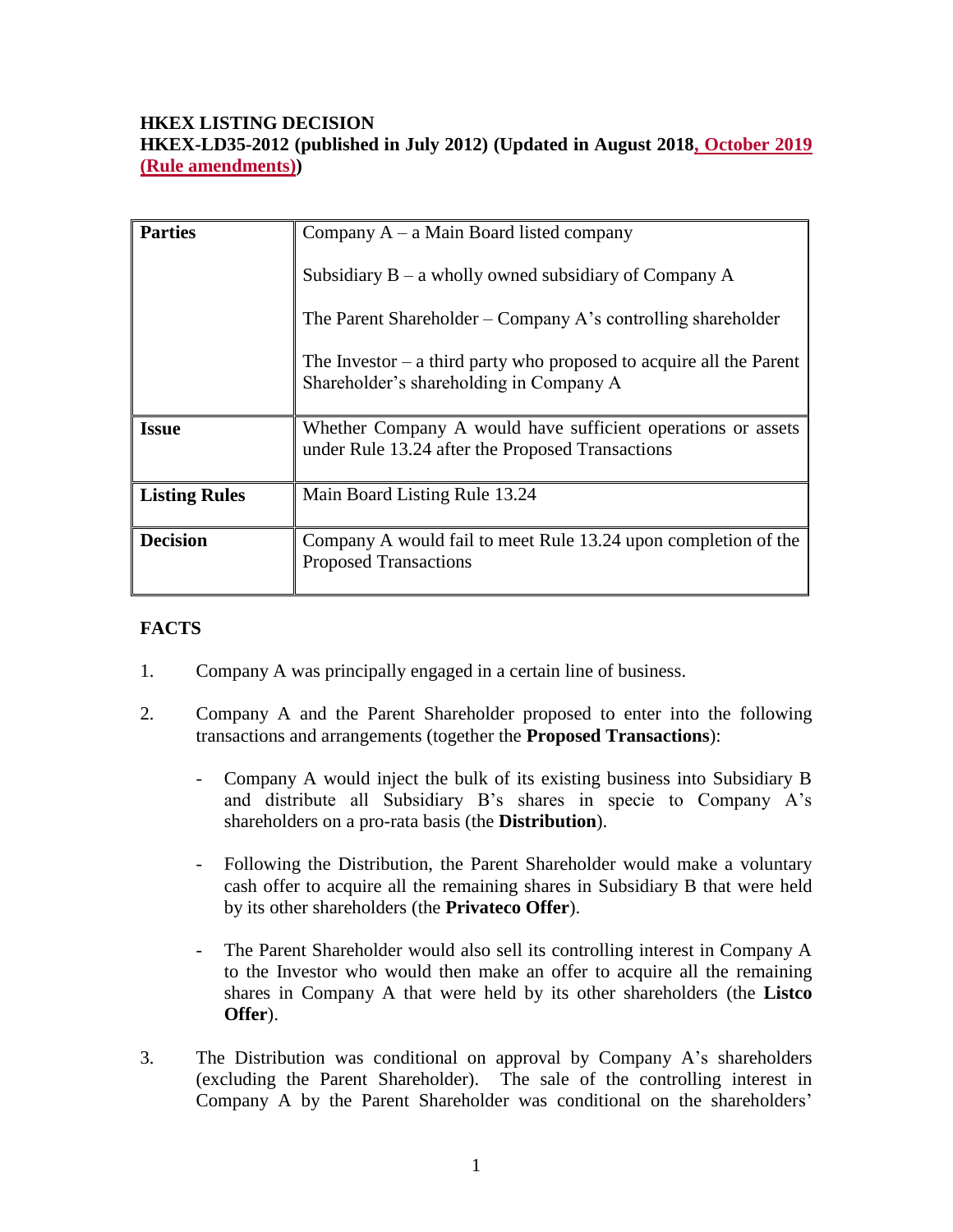approval of the Distribution. The Listco Offer and the Privateco Offer would be subject to the Takeovers Code.

- 4. After the Proposed Transactions, Company A would continue to engage in the **Remaining Business**. The Remaining Business recorded a loss and negative operating cash flow in the latest financial year. Its total assets and revenue represented about 6% of that of Company A before the Proposed Transactions.
- 5. The investor had no intention to inject capital into Company A or carry out fund raising activities. Company A would further expand the Remaining Business by broadening its customer base. While the Investor intended to explore new business opportunities and investments for Company A, no targets had been identified.
- 6. There was an issue whether Company A upon completion of the Proposed Transactions would have sufficient level of operations or assets of sufficient value to warrant its continued listing on the Exchange under Rule 13.24.

# **APPLICABLE LISTING RULES**

7. Rule 13.24 states that

"An issuer shall carry out, directly or indirectly, a sufficient level of operations or have tangible assets of sufficient value and/or intangible assets for which a sufficient potential value can be demonstrated to the Exchange to warrant the continued listing of the issuer's securities."

8. Rule 6.01 states that

"Listing is always granted subject to the condition that where the Exchange considers it necessary for the protection of the investor or the maintenance of an orderly market, it may at any time direct a trading halt or suspend dealings in any securities or cancel the listing of any securities in such circumstances and subject to such conditions as it thinks fit, whether requested by the issuer or not. The Exchange may also do so where:—

- …
- (3) the Exchange considers that the issuer does not have a sufficient level of operations or sufficient assets to warrant the continued listing of the issuer's securities (see [rule 13.24\)](http://en-rules.hkex.com.hk/en/display/display.html?rbid=4476&element_id=2518)…"(Updated in August 2018)

(Rules 6.01(3) and 13.24 were amended on 1 October 2019. See Note 1 below.)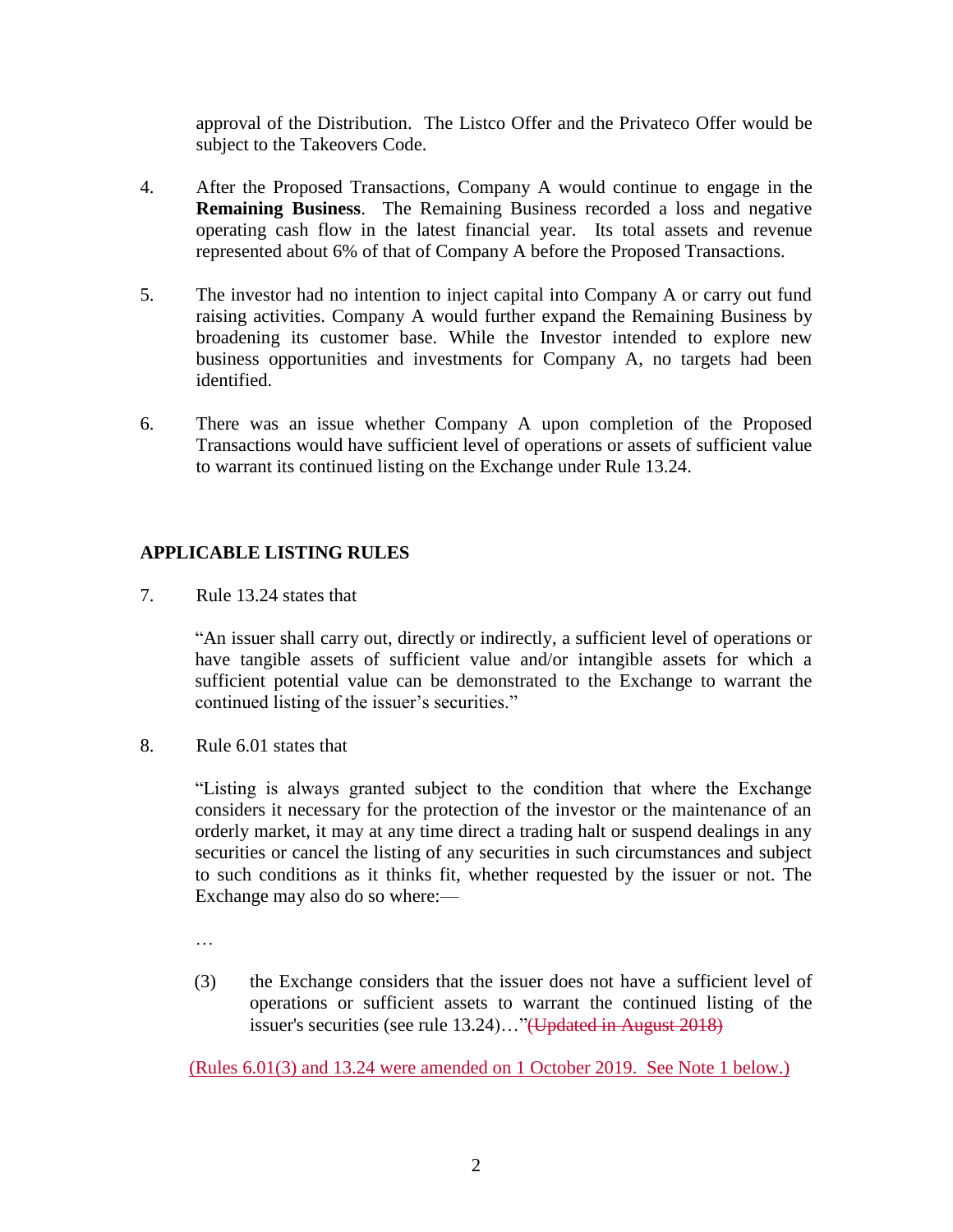#### 9. Rule 6.04 states that

"…The continuation of a suspension for a prolonged period without the issuer taking adequate action to obtain restoration of listing may lead to the Exchange cancelling the listing."

# **ANALYSIS**

- 10. Rule 13.24 imposes a continuing obligation for issuers to carry out a sufficient level of operations or have assets of sufficient value to warrant the continued listing of the issuers' securities.
- 11. Issuers that fail to meet the Rule are suspended and may be delisted. In these circumstances, trading can only be resumed if the issuer can demonstrate to the Exchange's satisfaction that it has a viable and sustainable business to support its continued listing. To enable the Exchange to make the assessment, the issuer must present its case in sufficient detail, including forecasts and clear and detailed plans for the future development of its businesses.
- 12. Rule 13.24 is intended to maintain overall market quality. Issuers that fail to meet this Rule are "blue sky companies" where public investors have no information about their business plans and prospects. This leaves much room for the market to speculate on their possible acquisitions in the future. To allow these issuers' shares to continue to trade and list may have an adverse impact on investor confidence.
- 13. In this case, Company A proposed to dispose of most of its existing businesses and assets. The Exchange noted that the Proposed Transactions were in effect privatizations of the company's existing business, but structured with the intention to allow the company to maintain its listing status. Company A would be left with minimal operations and this raised issues about market quality. Its submissions failed to demonstrate that it would have a viable and sustainable business upon completion of the Proposed Transactions. In making the assessment, the Exchange took into account the following:
	- The Remaining Business was immaterial compared to Company A's business operations and asset value before the Proposed Transactions.
	- The absolute size of the Remaining Business was also small. It only had asset value and annual turnover of HK\$20 million or less in recent financial years. It also recorded net losses and negative operating cash flow.
	- Company A's business plan lacked concrete details to show any substantial growth or improvement in the Remaining Business' scale of operations or financial position in the near future. The financial forecasts indicated that the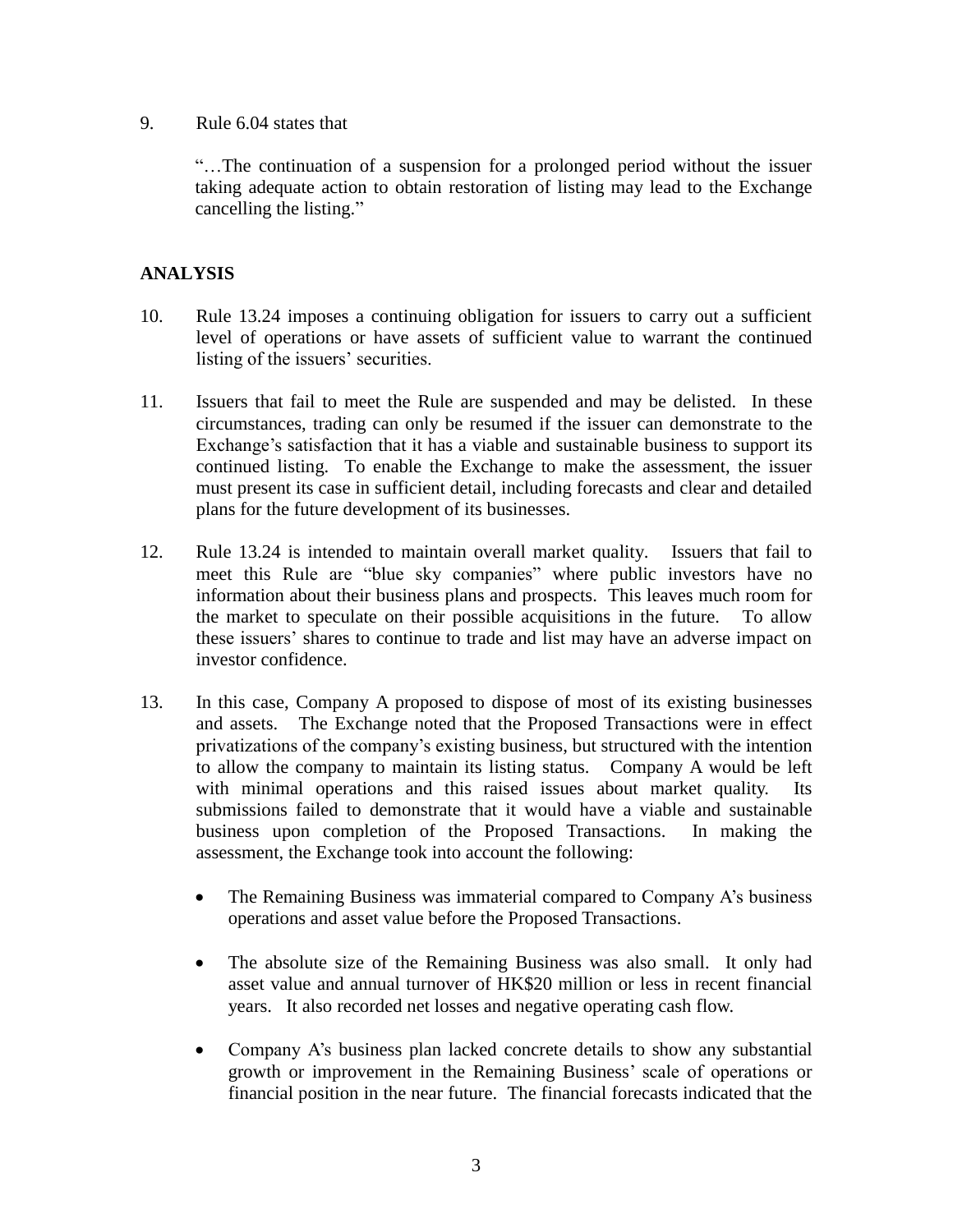Remaining Business would continue to record a net loss and a negative operating cash flow in the next year.

- 14. It was Company A's view that it could meet Rule 13.24 after the Proposed Transactions as it would continue to have an operation. It also made reference to some other listed issuers which had a low level of activities and/or asset value, and whose shares were still trading on the Exchange.
- 15. The Exchange disagreed with Company A because:
	- When applying Rule 13.24 to issuers whose shares are trading on the Exchange, the Exchange generally allows their shares to continue to trade as long as they have an operation and meet the continuing disclosure obligations. If the Exchange were to suspend these issuers because of their low level of activities or asset values, public shareholders would have no access to the market for trading the issuers' shares. To balance the public shareholders' interests with the need to maintain market quality, the Exchange suspends trading only in extreme cases.
	- In the present case, the Rules and the Takeovers Code afforded shareholder protection:
		- The Proposed Transactions were subject to Company A's shareholders approving the Distribution and the Parent Shareholder could not vote because of its different interest in the proposal. The minority shareholders would have the opportunity to decide whether to allow the Proposed Transactions to proceed.
		- The Listco Offer and the Privateco Offer would be governed by the Takeovers Code. The minority shareholders could cash out of the listed vehicle and the distributed business, or alternatively continue to hold shares in Company A and Subsidiary B.
	- As noted in paragraph 13 above, Company A would be left with minimal operations as a result of the Proposed Transactions. This raised issues about market quality and should be discouraged.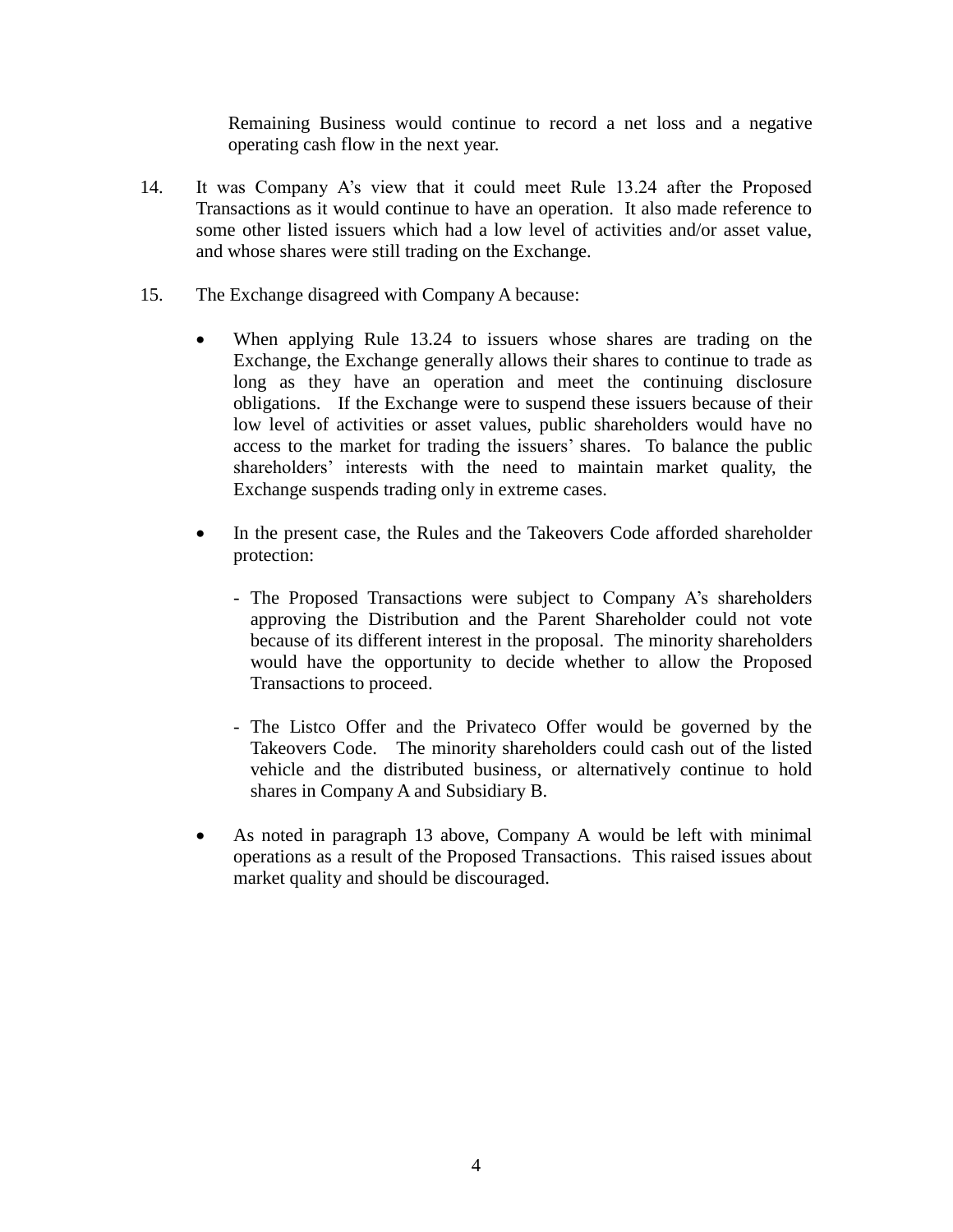## **CONCLUSION**

- 16. The Exchange determined that Company A upon completion of the Proposed Transactions would not have a sufficient level of operations or assets of sufficient value to warrant its continued listing on the Exchange under Rule 13.24.
- 17. Should Company A proceed with the Proposed Transactions, it would fail to comply with Rule 13.24 and would be suspended and might be delisted upon completion of the transactions.

## *Notes:*

- *(A) Amendments to Rules 6.01(3) and 13.24*
- *1. The amended Rule 6.01 states that:*

*"Listing is always granted subject to the conditions where the Exchange considers it necessary for the protection of the investor or the maintenance of an orderly market, it may at any time direct a trading halt or suspend dealings in any securities or cancel the listing of any securities in such circumstances and subject to such conditions as it thinks fit, whether requested by the issuer or not. The Exchange may also do so where:-*

*…;* 

*(3) the Exchange considers that the issuer does not carry on a business as required under rule 13.24; or*

*…"*

*The amended Rule 13.24 states that:*

- *"(1) An issuer shall carry out, directly or indirectly, a business with a sufficient level of operations and assets of sufficient value to support its operations to warrant the continued listing of the issuer's securities.*
	- *Note: Rule 13.24(1) is a qualitative test. The Exchange may consider an issuer to have failed to comply with the rule in situations where, for example, the Exchange considers that the issuer does not have a business that has substance and/or that is viable and sustainable.*

*The Exchange will make an assessment based on specific facts and circumstances of individual issuers. For example, when assessing whether a money lending business of a particular issuer is a business of substance, the Exchange may consider, among other*